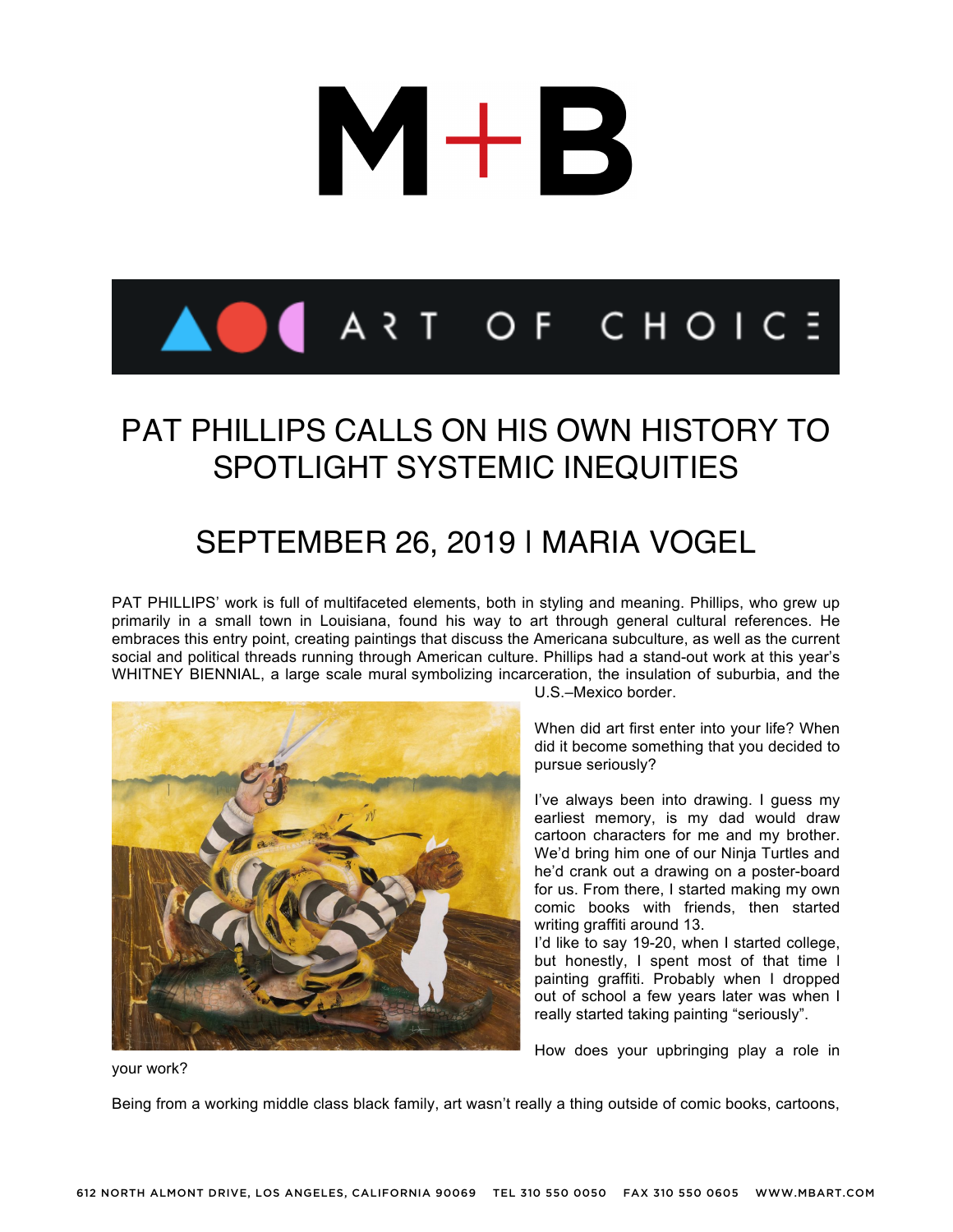and clothing graphics. My mom was a huge Thomas Kinkade and Norman Rockwell fan…so we had a few generic prints and collector plates, along with random prints of floral paintings and black baby angels in the bathroom. I remember watching QVC with her once and she asked me why I couldn't just paint things like Kinkade haha.

While we lived in England, she amassed a collection Lladro' figurines and was always collecting stuff. Obviously, none of this would be considered "high art", but this is what you see in middle American households. I think at an early age, it taught me to appreciate the sentimental value of objects and looking at pictures.

In the paintings, my interest in cultural and subcultural Americana, is not only a way to have more inclusive conversations through recognizable imagery, but a way to address our own ignorance.

Truth is, I grew up in the deep south in the 90s, so I find myself looking back and processing a lot of things that at the time, seemed pretty normal.

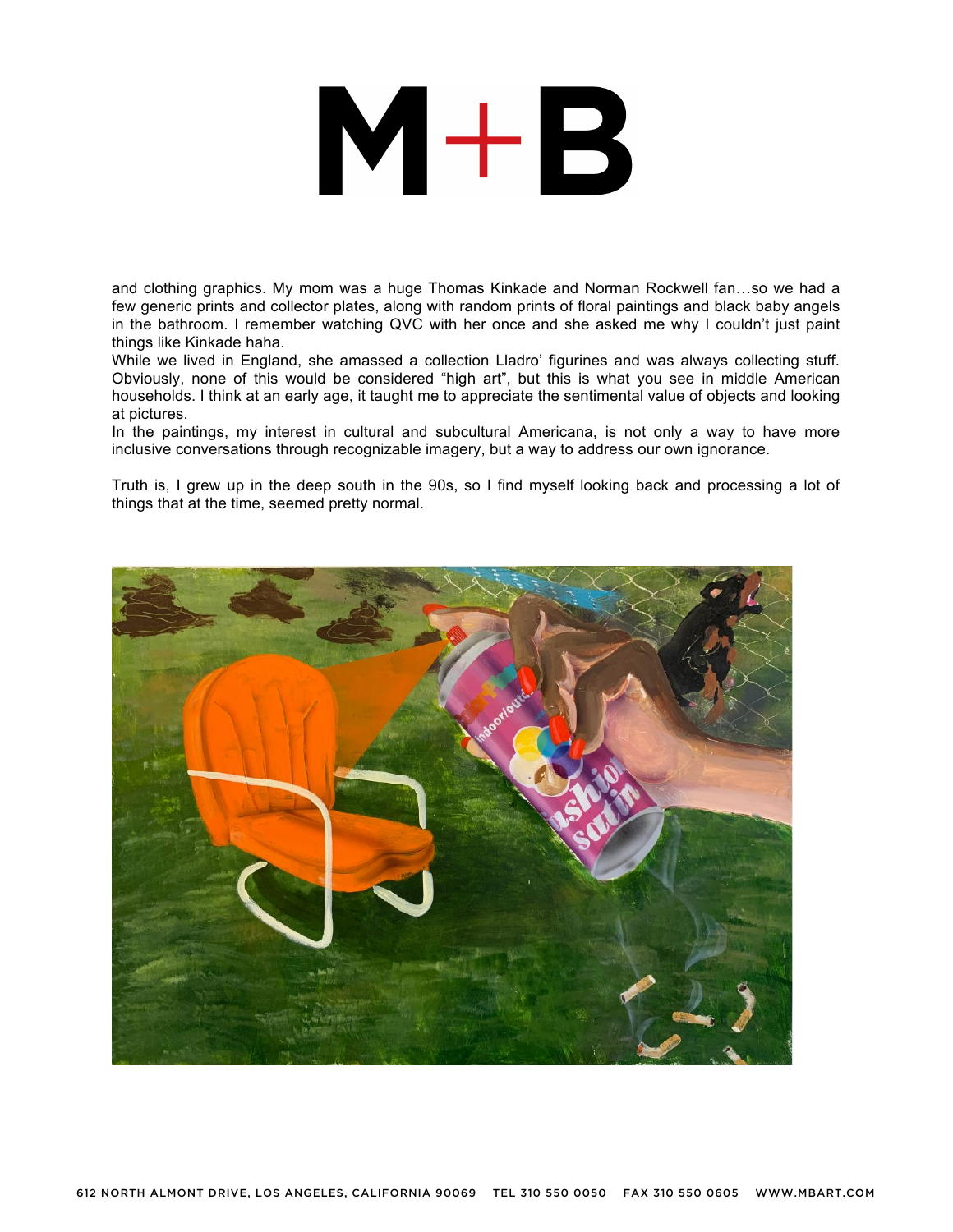#### **Are aspects of your work autobiographical?**

Of course, even though the work is typically addressing a larger idea, at its core, there is usually a personal narrative being told in some capacity.

#### **What is a typical day like in your studio?**

I work on multiple things at a time. I usually have a few paintings going, while having paper spread out amongst the floor. I have a real issue with waste. So generally, my sketches and works on paper are comprised of over mixed paints from my larger works. This actually helps free up my process, as 1

#### **What other artists working today most inspire you?**

Trenton Doyle Hancock, Jonathan Lyndon Chase and Tschabalala Self are all amazing. The homies who I grew up painting trains with. Some of those guys are crusty…some of them are 40 hour a week got 2 kids and family type people, but nevertheless have been getting it in for 20 years.



#### **Is there a certain emotion you want a viewer of your work to walk away feeling?**

I want my viewer to be open to conversation. To be able to laugh sometimes, but also be able to look at their position within the painting. There is a level of nuance within the work that will allow the viewer to immediately see what they want, while forcing them to walk away with something that might not be as easy to digest. They will either see themselves within the faceless limbs or as the voyeuristic outsider.

The emotional prescription is unique to each individual. I look at some of my own pieces and feel empowerment, while I'm sure others might sense fear or aggression. It's complicated…like the OJ verdict.

**You've had some landmark moments this year, from painting a mural in The Whitney Biennial, your first solo exhibition in New York, and being included in Punch, the standout group show at Jeffrey Deitch LA which fellow artist Nina Chanel Abney curated. What have these experiences been like?**

I remember sending Rujeko Hockley and Jane Panetta my